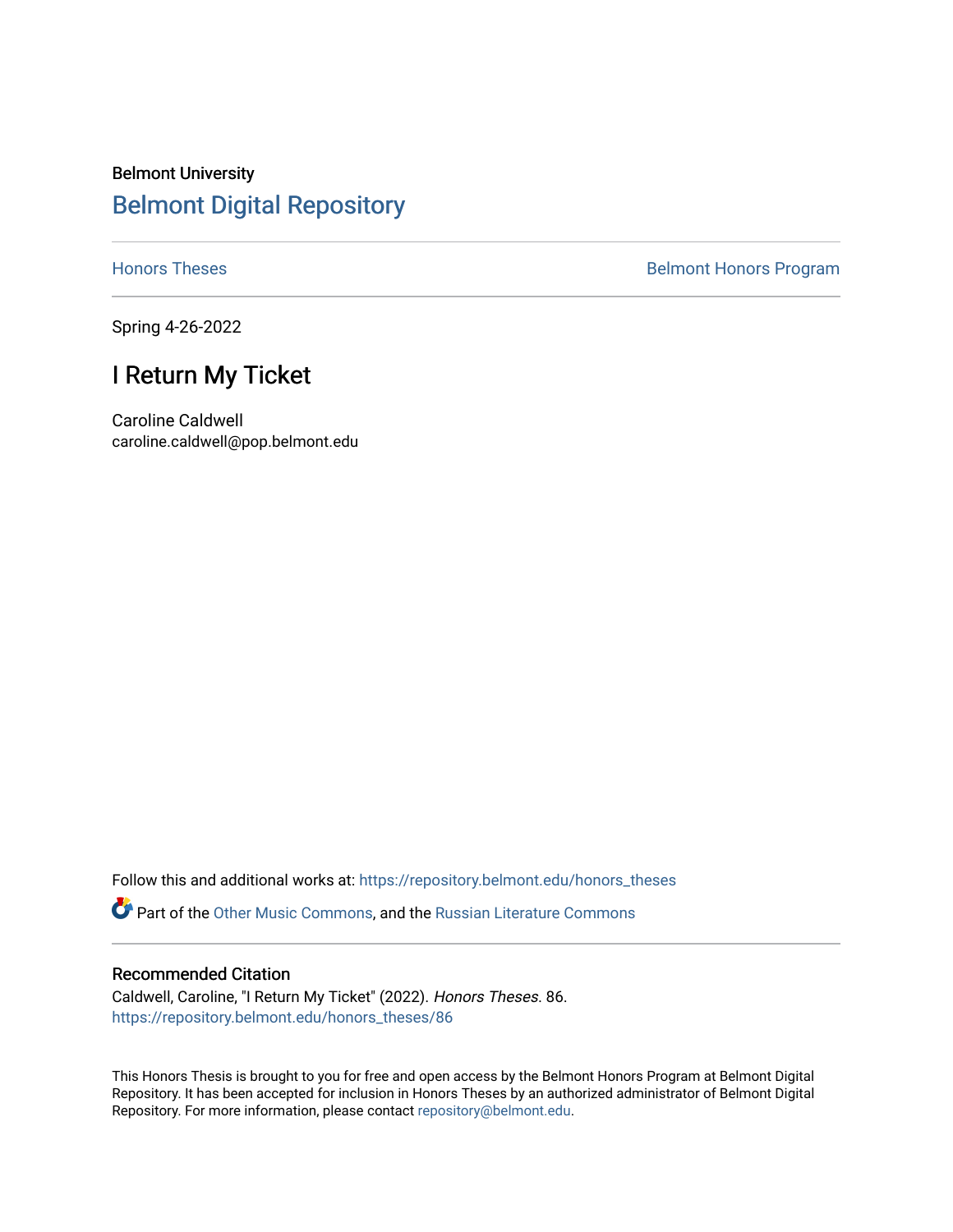### **I RETURN MY TICKET**

#### Caroline Caldwell

A Senior Honors Thesis project submitted to the Honors Program in partial fulfillment of the

requirements for the degree.

**Bachelor of Arts** 

Belmont University Honors Program

22 April, 2022 Schafer Date 4/26/2022 Thesis Director  $\frac{2}{100}$  Date  $\frac{4}{25}$  2022 Committee Member Date 4/26/2022 1017

Committee Member

**Geopted for yhe Honors Program:** Date 4/26/2022

Dr. Bonnie Smith Whitehouse, Director

The Honors Program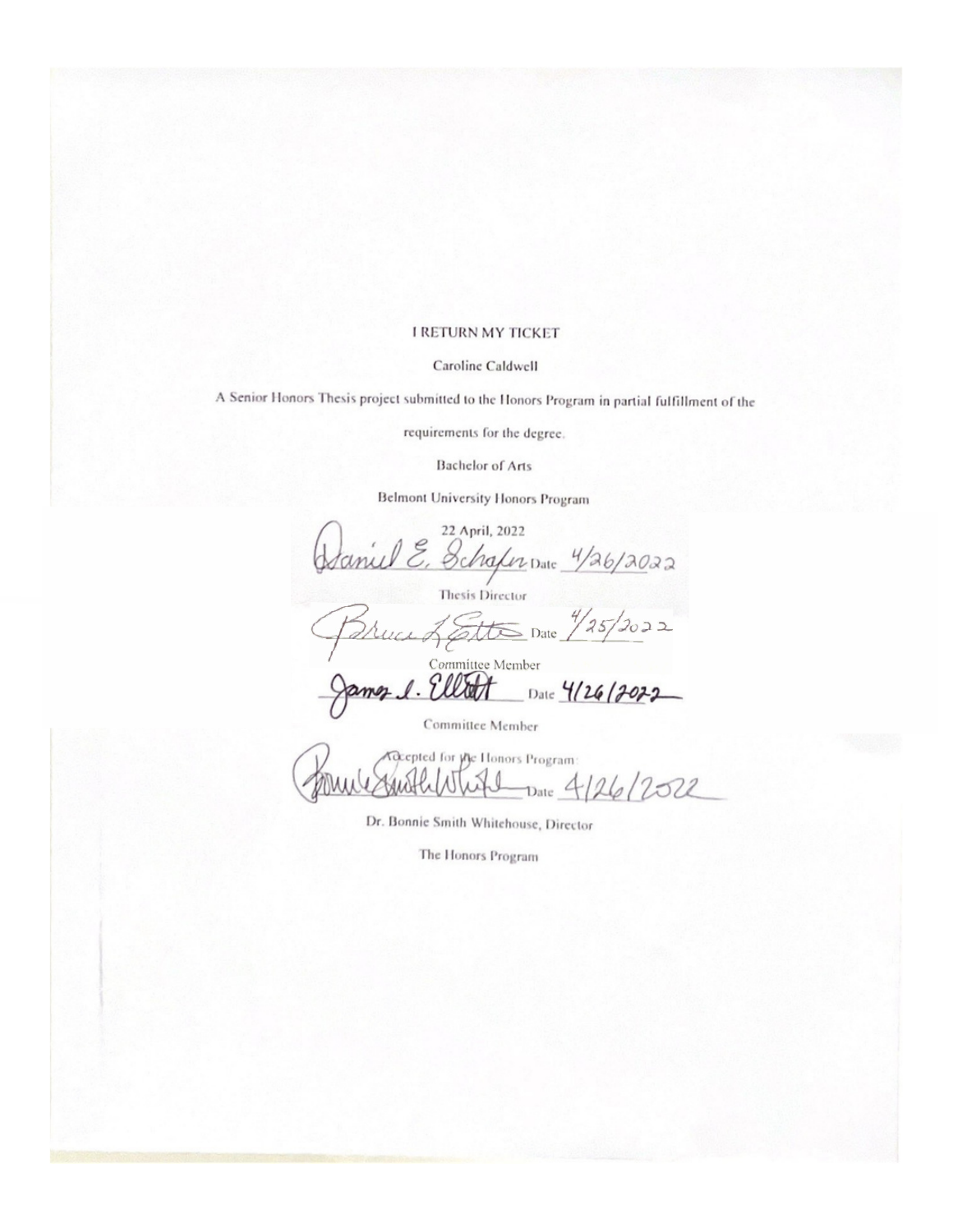## *Introduction and Artistic Reflection*

The goal of this project is to create an accessible entry to Fyodor Dostoevsky's momentous novel, *The Brothers Karamazov*. I have pursued this goal by highlighting what I believe to be key points in the text that explore the most important aspects of the novel, namely a focus on human nature and behavior in the face of conflict and suffering. I did so by choosing music that was thematically appropriate for my songs, such as "What do they learn at school?" being the song for the schoolboys' conversation with Ilyusha, or "Tili Tili Bom," a supposed lullaby that discusses a stranger outside a child's house waiting to hurt them if they don't go to sleep for the scene detailing Ivan's mental break and conversation with the devil.

I believe that, through sharing and continuing to work on this piece, Russian literature and the conversations around it will become more accessible, drawing people into understanding Russian history and culture, which are growing in importance every day. Questions around human nature and the problem of evil are enduring and I have found more peace in the works of Dostoevsky than anywhere else. I know, however, that Russian literature and long novels in general are incredibly intimidating, so I chose to follow in the footsteps of Dave Malloy and his work *Natasha, Pierre, and the Great Comet of 1812* to create an approachable and engaging avenue to consume Dostoevsky in a more palatable fashion. Knowledge of other cultures is incredibly important for a nuanced worldview and understanding Russian and Eastern European culture in particular is helpful at this time. I hope that my project brings hope and resources to those grappling with the major issues of the problem of evil, human nature, and family through diving into the world of Fyodor Dostoevsky and *The Brothers Karamazov.*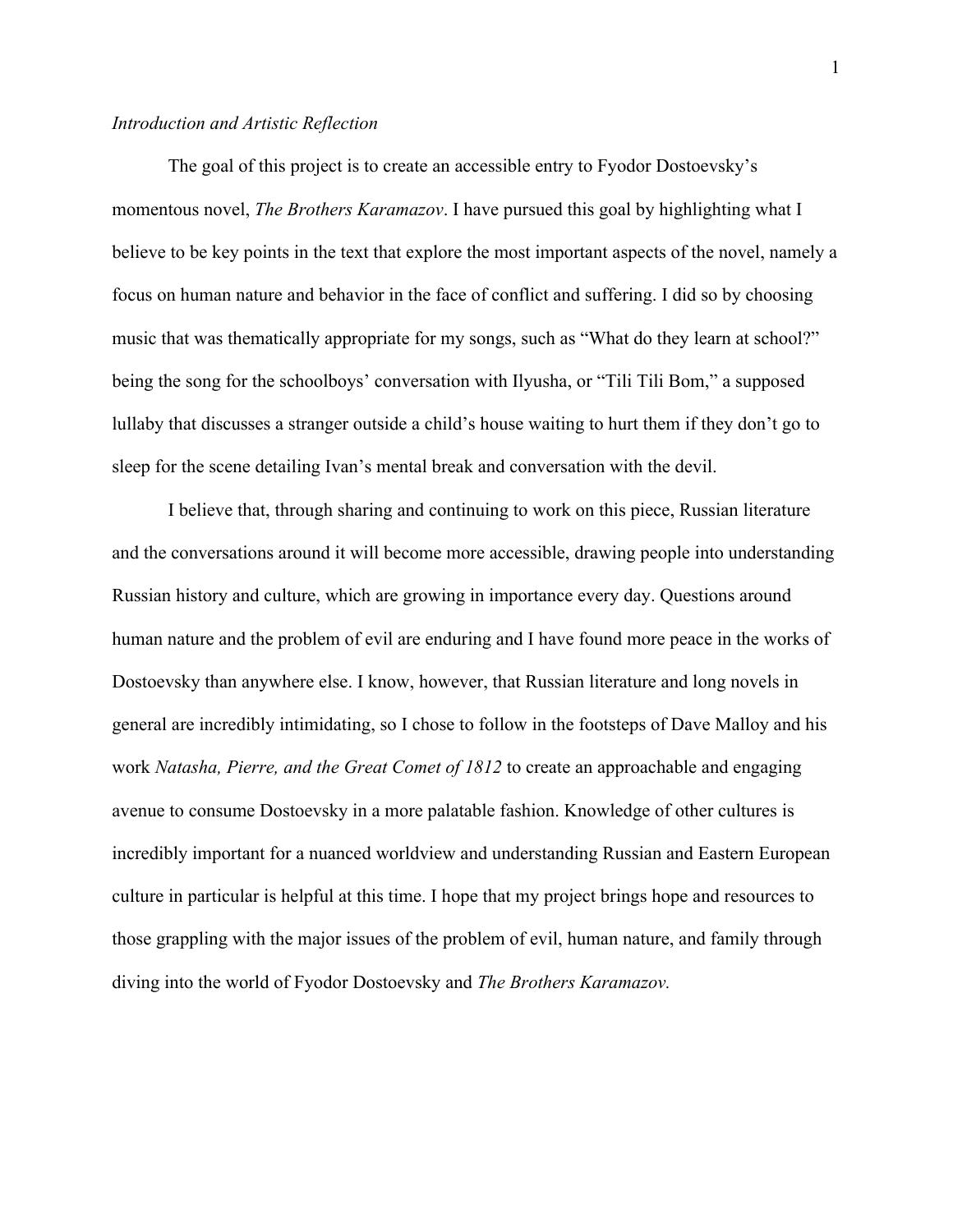*The story begins in Skotoprigonyevsk, a small town in 19th century Russia, when the three sons of Fyodor Pavlovich, a disreputable landowner, reconvene in their hometown. Alexei (Alyosha) has stayed and is a novice at the monastery under the tutelage of the "starets" Father Zosima, Dmitri (Mitya) has come to town to collect his inheritance, and Ivan has returned at Dmitri's request to mediate the dispute between Fyodor Pavlovich and Dmitri.*

1. Prologue – to the tune of Kalinka

There was a man in our district named Fyodor Pavlovich A landowner, known so in jest, a sponger, quite senseless Three sons he had by his two wives with diverse dispositions A sponger and a toady with a dark and tragic death His end was no great loss to us, and he will not be missed But let's not get ahead of ourselves, here our tale begins

(spoken) but remember, in most cases, people, even wicked people, are much more naïve and simplehearted than we generally suppose, and we ourselves are too.

2. The Brothers Karamazov – to the tune of Tsar Peter

Mitya came to town, expecting his inheritance Sent off as a child he seemed to think he would be rich But papa loved his ladies and he loved to play a part And Mitya seemed to hold no lasting space in papa's heart

Next Ivan began his life in gloom from charity A brilliant if a sullen man who brought to town unease And here a shadow clung to him, who took his words to heart (Smerdyakov) A half-brother and lackey to whom lying was an art Ivan went to university and there he made a stir And made the choice to come to town for Mitya, his brother

Alyosha was the youngest and a lover of mankind Drunken tears and sentiment in his papa he'd find Love by all Alyosha was, and called to holy life A tender heart and quiet soul beyond his you won't find His papa said he'd burn, burn out, and then come back to life

So all the brothers in one house For the first time we find Fyodor Pavlovich's sons had their fates in mind

*The brothers and father go to the church to meet with Father Zosima, the starets, in order to resolve a financial dispute between Fyodor Pavlovich and Dmitri. Dmitri is late and Alyosha is already there.*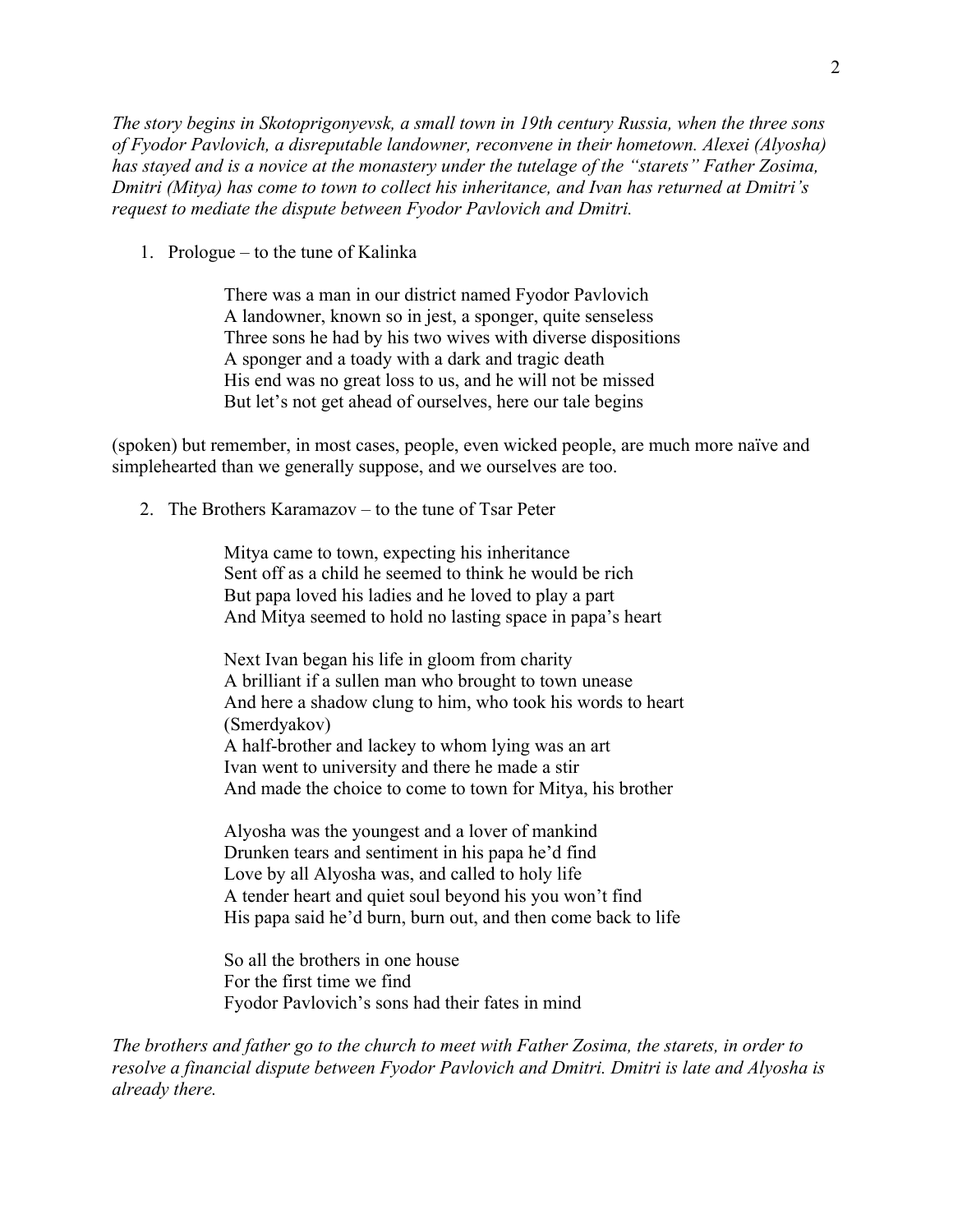|  | 3. The Old Buffoon – to the tune of Praise the Name of God |  |  |  |  |
|--|------------------------------------------------------------|--|--|--|--|
|--|------------------------------------------------------------|--|--|--|--|

| Alyosha:       | Thank you, starets, for giving us time<br>I know the demands of your day and your age<br>But here I present this family of mine<br>To hear what you have to say, your wise words to us                                                                                                                                                                            |
|----------------|-------------------------------------------------------------------------------------------------------------------------------------------------------------------------------------------------------------------------------------------------------------------------------------------------------------------------------------------------------------------|
| FP:            | Oh sacred starets forgive who I am<br>A buffoon, all mouth and no mind, <i>always out of place</i> , <i>really</i><br>But I dither here, a new Diderot, for your holy words<br>Perhaps you, sacred elder, can save my poor stupid soul<br>I'm my own worst enemy<br>My feet in my mouth<br>My mind all on humor, no tact<br>I hope my high spirits fail to offend |
| Zosima:        | don't be so ashamed, for there lies your conflict<br>Your shame makes you lie to yourself<br>Just do those things that you know are right,<br>The Word serves as a pure guide<br>know the Word and don't lie                                                                                                                                                      |
| FP:            | I kiss your dear hand,<br>You saw through my soul<br>My life will forever be changed<br>For all I speak now are lies and shame                                                                                                                                                                                                                                    |
|                | (interlude, mixed conversation)                                                                                                                                                                                                                                                                                                                                   |
| $D$ :          | Pardon my fault at keeping you waiting<br>I'd simply been told the wrong time (damn that Smerdyakov)                                                                                                                                                                                                                                                              |
| Z:             | Worry not                                                                                                                                                                                                                                                                                                                                                         |
| $\mathbf{I}$ : | As I was saying we only love<br>Out of a fear for our souls<br>If we did not fear our immortality<br>(Something about how we wouldn't be kind)                                                                                                                                                                                                                    |
| Z:             | I know that you claim that souls will fade<br>You claim that God is not there<br>And yet you should thank him for the soul that he gave you<br>The room for high thinking you have                                                                                                                                                                                |
| FP:            | You see my sons now?<br>One high mind, one boorish                                                                                                                                                                                                                                                                                                                |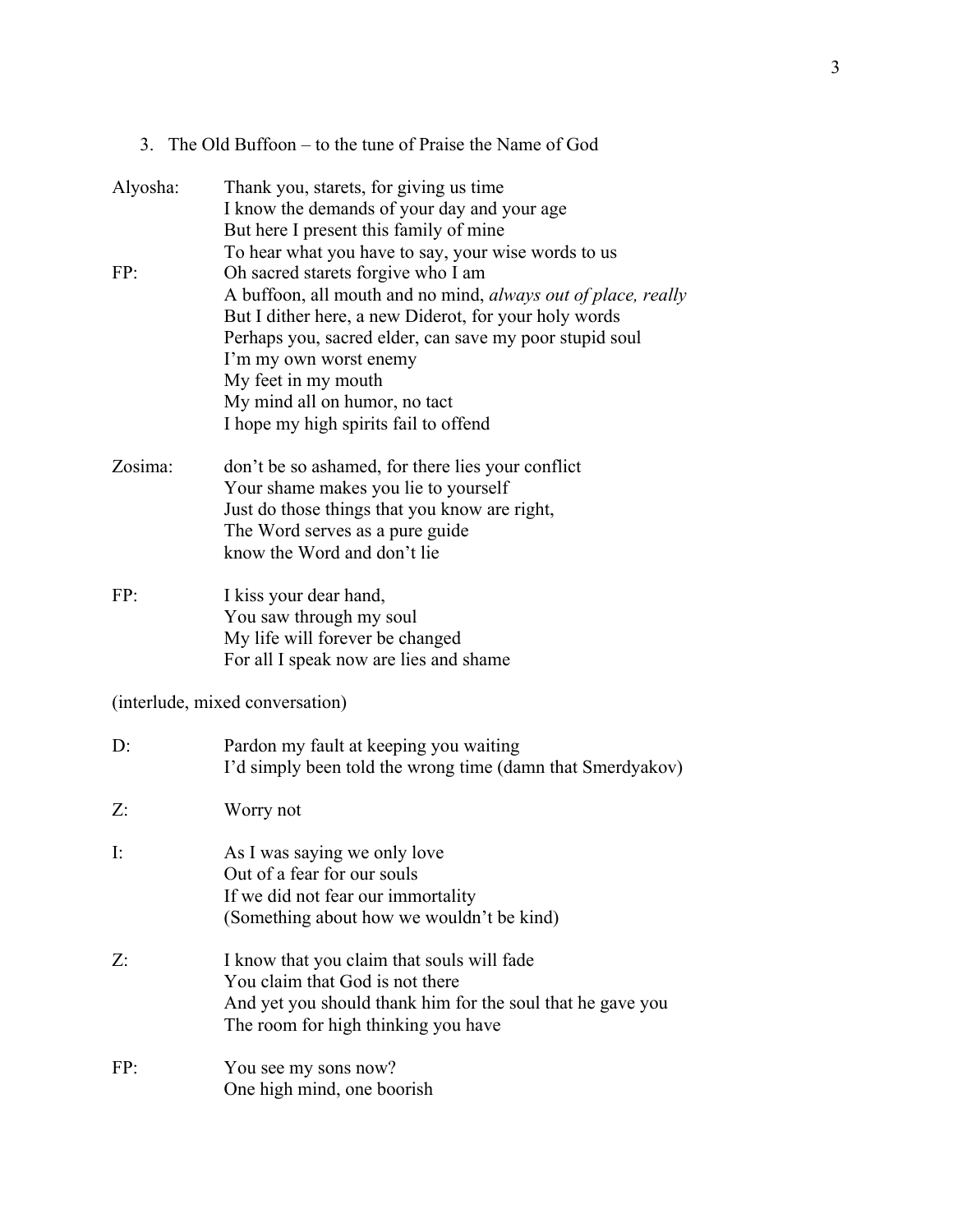|           | You see now why I act the fool?                                                                                                                                                                                                                                                                                                                                                                                                                                                                                    |
|-----------|--------------------------------------------------------------------------------------------------------------------------------------------------------------------------------------------------------------------------------------------------------------------------------------------------------------------------------------------------------------------------------------------------------------------------------------------------------------------------------------------------------------------|
| D:        | Enough!<br>Starets I'm sorry we've wasted your time<br>My father wants only a scandal<br>He makes up his reasons, he makes a fair farce<br>But this time I see through his ways                                                                                                                                                                                                                                                                                                                                    |
| FP:       | Oh God! He accuses me! All must accuse me!<br>But this one, he only wants lucre<br>He's been a disaster, he too plays the fool<br>What place has he to accuse me!<br>Taking money from a fair lady, what, shall I speak about this?                                                                                                                                                                                                                                                                                |
| D:        | Don't speak her name! Don't pull her in!<br>You fool, can't you just let things lie?<br>You're brazen, a humbug, a toady and fool!<br>I've been wrong but at least I say it!<br>Starets, I'm sorry, we all hold the blame.<br>We knew this would be a disaster<br>Despite knowing father, we all still came<br>This shame will now follow us after.<br>But tell me, does he deserve to live? No.<br>He's vile, a contaminant, I should take his life<br>But here I am (stops suddenly)<br>(Zossima bows to Dmitri) |
| *quietly* | he bows to me? He bows to me? What could this be for?                                                                                                                                                                                                                                                                                                                                                                                                                                                              |

*Dmitri, Ivan, Grushenka, and Katya explain their relationships. It's not an event in the plot, but expressed over time. I've put it here for clarity.* 

4. Confessions in Verse – to the tune of Troika

| I met proud Katya in the barracks                      |
|--------------------------------------------------------|
| Her father destitute                                   |
| She was breathless, frightened, with naught else to do |
| So of course, I had to play a game. (I am a Karamazov) |
| Prior I had promised to give to her aid,               |
| a sum of money which I had                             |
| But when proud Katya sought what I had sworn,          |
| I looked at her like she was mad                       |
| But now you know, Alyosha, we're betrothed,            |
| But here I seek a diff'rent skirt                      |
| Now I've been quiet with a secret love                 |
|                                                        |

I wish to make Katya my own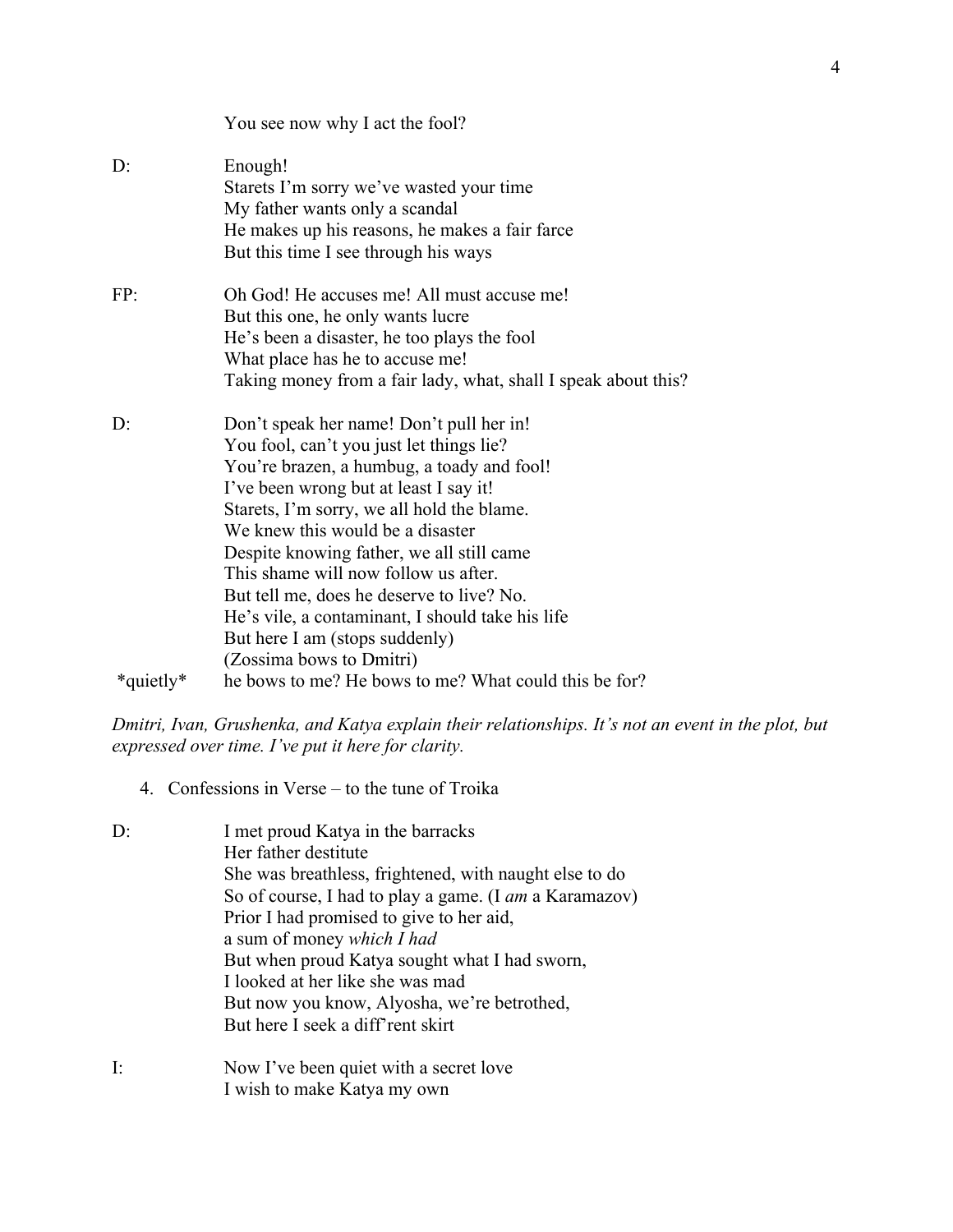|              | But naturally if I truly love<br>I must let her choose alone                                                                                                                                                                                       |
|--------------|----------------------------------------------------------------------------------------------------------------------------------------------------------------------------------------------------------------------------------------------------|
| G:           | Ah now, poor Ivan, he doesn't know<br>That I'm the skirt that's creeping there<br>I've sworn my love to Fyodor Pavlovich<br>But it's purely a transactional affair<br>For Fyodor gives me lots of pretty gifts!<br>And why on earth would I refuse |
| $\mathbf{K}$ | And Ivan, now he is my bosom friend<br>But pride and duty rend my heart<br>I'd in an instant turn and run to him<br>If only Mitya and I'd part                                                                                                     |
| Unison:      | And so a tangled sort of web we've got<br>Each with quite a complex role<br>Hiding lies within our souls.                                                                                                                                          |

*Alyosha and Ivan have dinner and engage in philosophical conversation. Ivan presents his "poem" to Alyosha* 

- 5. The Grand Inquisitor to the tune of Coachman, Hold the Horses
- I: I wish I could forgive and could embrace I wish that I could look past the baseness But the price is just too high and so I return my ticket to God

But you haven't mentioned your sinless one And I've a story for you I wrote it myself, please listen I'll set the scene for you in Seville

Come with me to the  $16<sup>th</sup>$  century Your lover of mankind returns to earth He *Talitha cumi*s and love streams from his eyes Until my Inquisitor sees

Of course, this he cannot allow So he brings in the lover of mankind For a conversation About what he's done wrong In the way things play out

I must know, must know, you must tell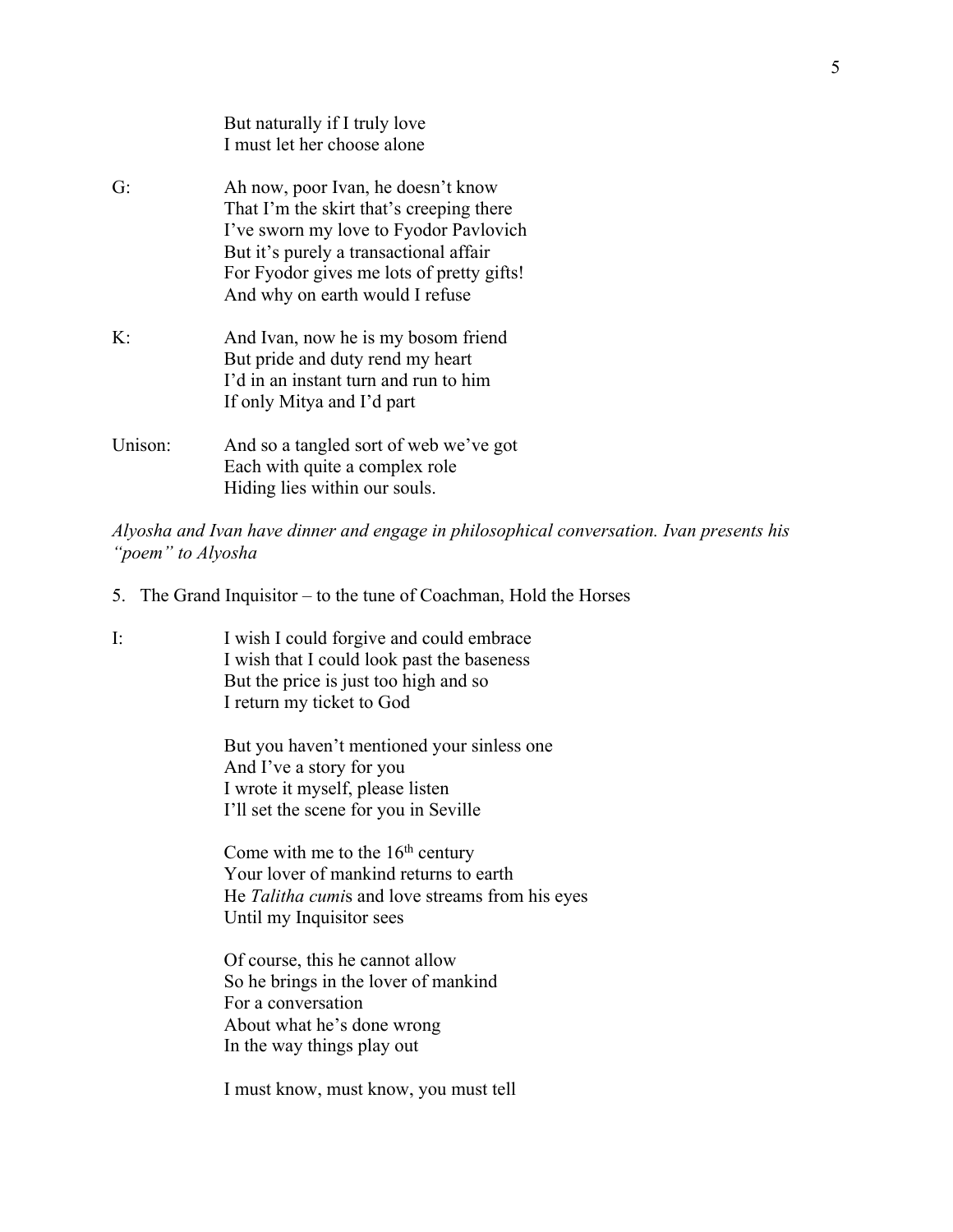How could you give so much freedom? You gave us far too much to undo Why not just give them bread then ask virtue?

Why bother with decisions of their own? Why let them choose to make wrong and right? They want to be slaves just as long as they're fed We've perfected and refined what you gave

So don't add to what you've already given I simply don't have the time to rework You've burdened us when you burdened them They're all baser than you knew

So tomorrow I must burn you I know it's the holy thing to do

And your sinless one made no reply, just kissed him on his bloodless lips

*Another scene not included in song is the bullying of Ilyusha due to Dmitri's treatment of his father. Dmitri pulled Ilyusha's father out of a bar by his beard, which resembles a whiskbroom. The boys relentless make fun of Ilyusha and he bitterly fights back. Alyosha tries to intervene but fails. As these events have been unfolding, Zossima has been on his deathbed. Alyosha rushes back to the monastery, realizing he has been gone too long. Zossima welcomes him and gives his last words.* 

6. The Odor of Corruption – to the tune of Cherubic Hymn

| Z:        | Enter, my son                                       |
|-----------|-----------------------------------------------------|
|           | Here my time has come                               |
|           | It's time to hold all that I've said inside         |
|           | It's time I go home to our Father above             |
| A:        | No, it cannot be                                    |
|           | For I am not yet ready                              |
| (to self) | But such a holy man                                 |
|           | Will leave relics, legacy                           |
|           | I know that corruption will not touch you, no decay |
| Z:        | God will save our Russia                            |
|           | For the Russian soul feels God                      |
|           | Nurture it, the dignity, the faith and all we see   |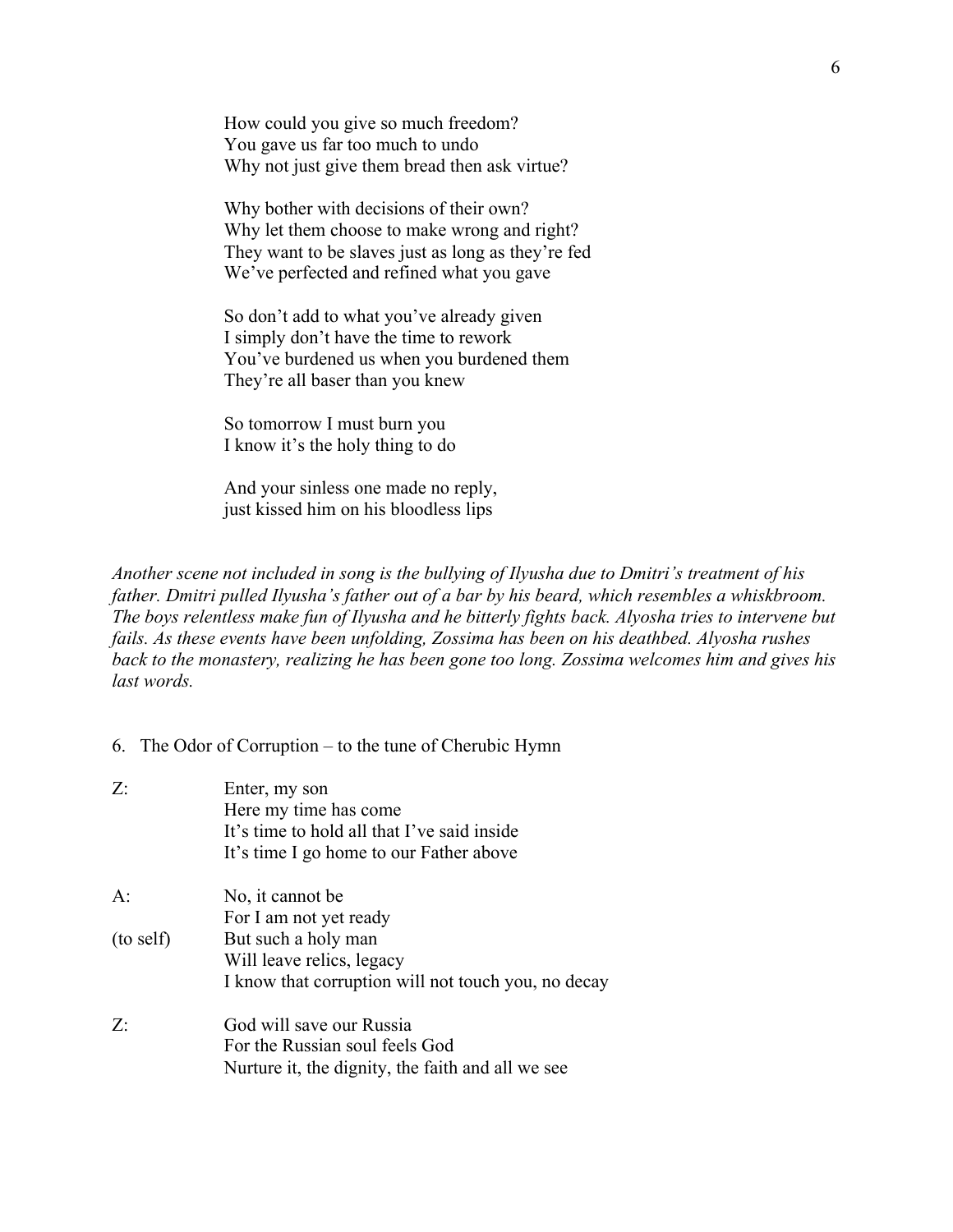Don't neglect your prayers For in them you will feel God In prayer you will find your education and your hope Ask Him for His mercy for all who come before Him And your love will prove to beget more love

Do not fear man's sin For sin brings you to God Loving even past the sin is love's own highest form… highest form…

Do not sit in judgement For that belongs to God You're a criminal just like the man who stands before you Take on yourself his crimes Endure his suffering without thought for his response Do for him as you know Christ has done

Some ask me of Hell Of this place away from God I maintain it is the inability to love and to be love..love..love

A: No! No! he can't be gone! They're taking his body? How does he already appear so small, so changed, so human, so old. Where has his holiness gone?

*After the death of Zossima, Alyosha is despondent. Grushenka has sent Rakitin to bring Alyosha to her with the goal of corrupting him and Rakitin believes that Alyosha's depressed state will make him especially susceptible to Grushenka's charms.* 

7. A Little Onion – to the tune of Long Road

| R: | Now dear friend, your face has changed<br>Has someone gone and done you wrong?<br>Where, dear friend, is your famous meekness?<br>Could it be you weren't an angel all along?          |
|----|----------------------------------------------------------------------------------------------------------------------------------------------------------------------------------------|
|    | A dead old man dies and begins to stink<br>And you argue with your God?<br>Well come with me to Grushenka<br>Come with me and leave your stinking God behind                           |
| G: | how nice to see you<br>You're not your brother<br>You don't know how relieved I am<br>For I have tricked him, I hope to fly tonight<br>But ask no questions and you'll receive no lies |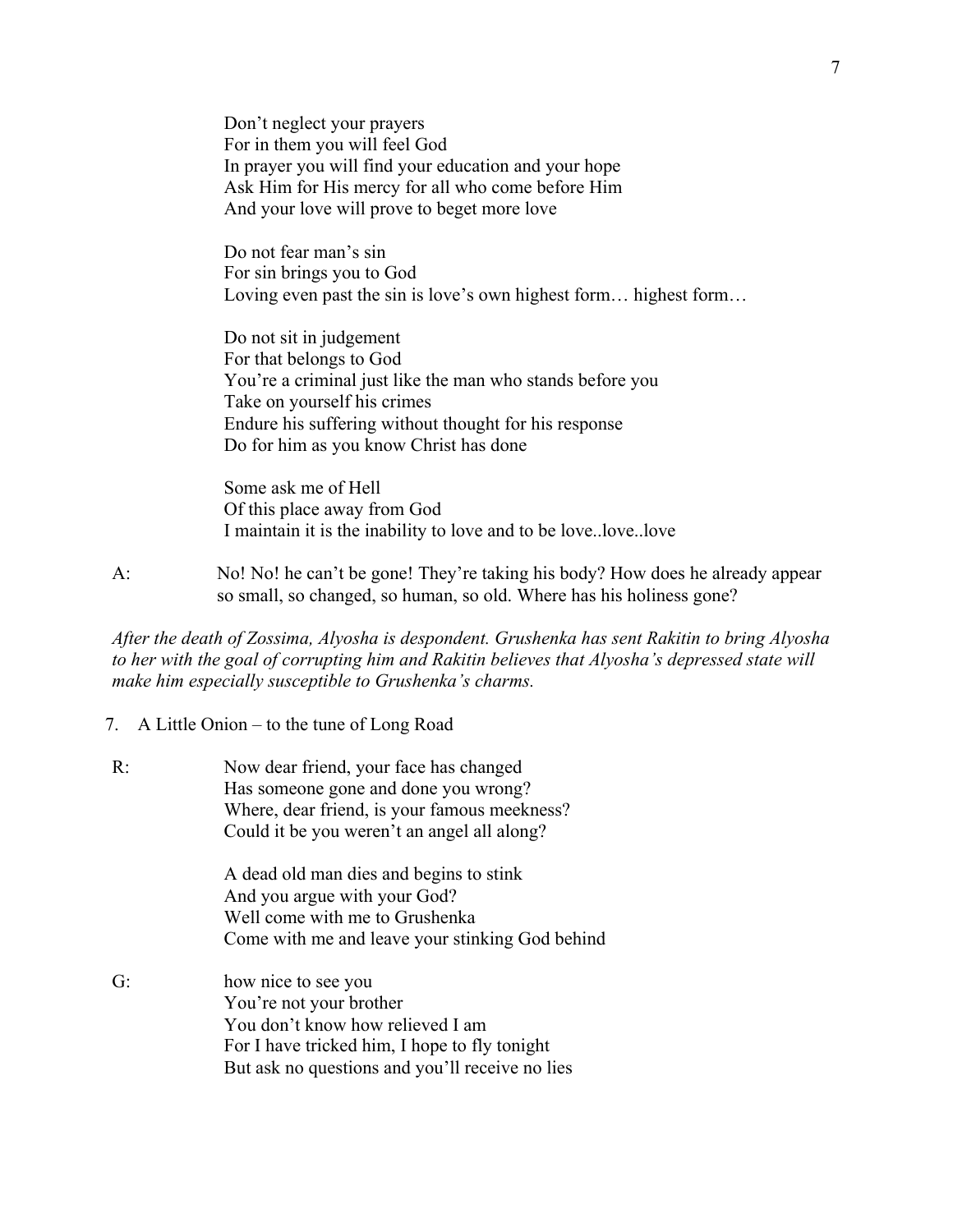May I join you? Sit on your lap, dear? I'll cheer you up, my pious little boy! Let's have champagne dear, a celebration, For my sweet officer returns for me tonight

He's coming from Mokroye And that's why I told my lie I'm sitting here and waiting Let's drink, dear, to the gates of paradise

(extend the pause in the music)

R: you and your sentimental slop, Grushenka! And you sit on his lap as you boast. He rebelled against his God, he was going to feast! His elder died!

G: Zossima? He died? And you let me sit here on his lap? I didn't know! (music returns)

- A: Please do not taunt me about rebellion I have no room for anger in my heart I wanted wickedness, but she has spared me I've found a treasure there beneath
- G (spoken): I was boasting when I told Rakitin I had given away an onion, but it's not to boast I tell you about it. It's only a story, but it's a nice story. I used to hear it when I was a child from Matryona, my cook, who is still with me. It's like this. Once upon a time there was a peasant woman and a very wicked woman she was. And she died and did not leave a single good deed behind. The devils caught her and plunged her into the lake of fire. So her guardian angel stood and wondered what good deed of hers he could remember to tell to God; 'She once pulled up an onion in her garden,' said he, 'and gave it to a beggar woman.' And God answered: 'You take that onion then, hold it out to her in the lake, and let her take hold and be pulled out. And if you can pull her out of the lake, let her come to Paradise, but if the onion breaks, then the woman must stay where she is.' The angel ran to the woman and held out the onion to her. 'Come,' said he, 'catch hold and I'll pull you out.' he began cautiously pulling her out. He had just pulled her right out, when the other sinners in the lake, seeing how she was being drawn out, began catching hold of her so as to be pulled out with her. But she was a very wicked woman and she began kicking them. 'I'm to be pulled out, not you. It's my onion, not yours.' As soon as she said that, the onion broke. And the woman fell into the lake and she is burning there to this day. So the angel wept and went away
- G (singing): oh I am wicked, so sorely wicked and yet I gave an onion today! No, I'm not crazy, don't laugh Rakitka, The onion means I have a heart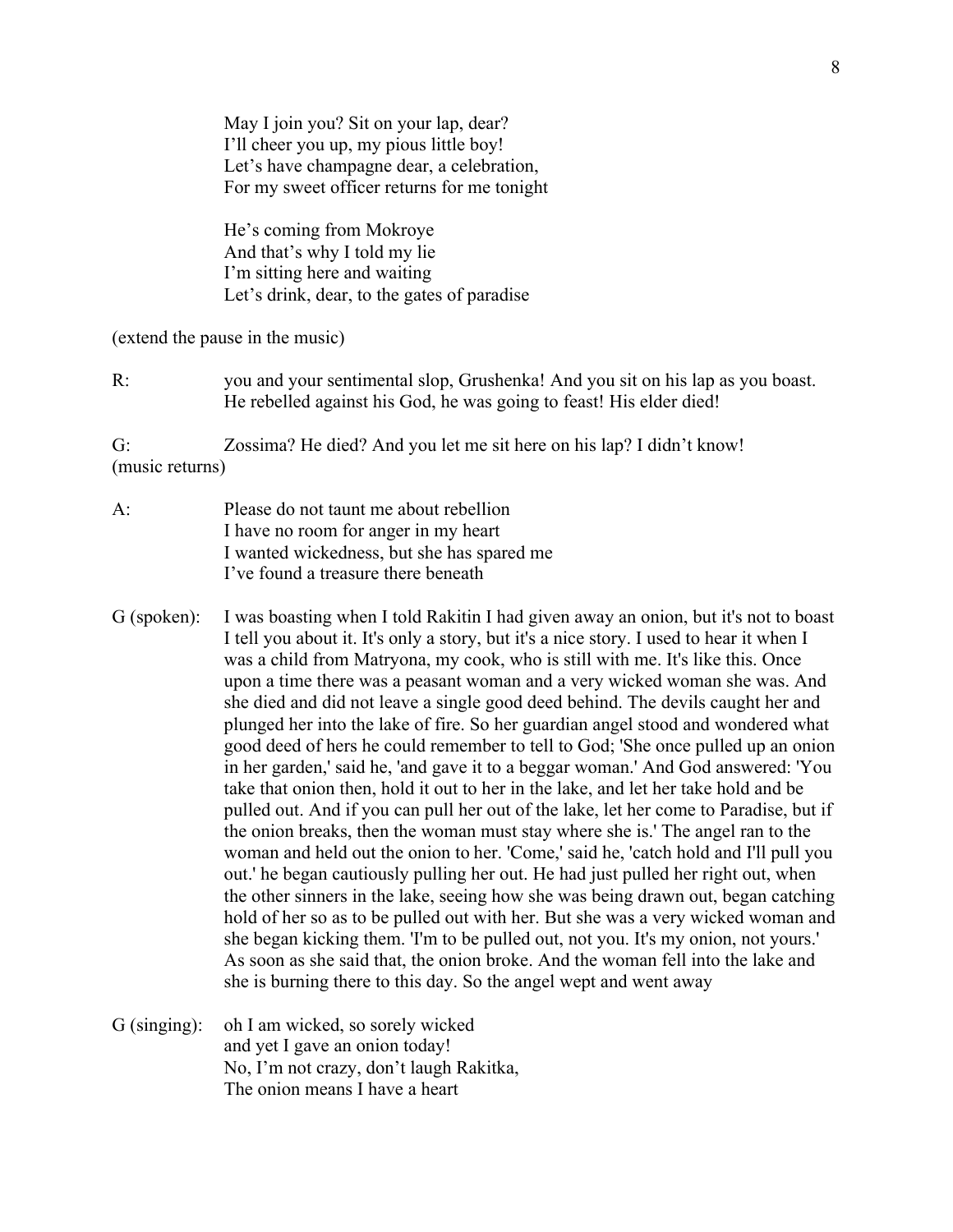I gave an onion, not that I'm pure now But you have made a change in me I'd have corrupted you, but I just couldn't And we should all love like you

I bribed Rakitka To bring you to me I wanted ruin and that's the truth I thought you hated my base desires So I went on despising you

Now I'm tormented By who I am, dear And here the letter calls me like a dog My formers officer came back to me, Demands my presence and so I go

*After Grushenka's apparent redemption, Alyosha returns to the monastery where monks are reading. Alyosha falls asleep to the story of the Wedding at Cana and is greeted by Zossima in a dream.*

- 8. The Wedding at Cana to the tune of Cherubic Hymn
- Z: Rest well, Alyosha, and bring to mind all love Your onion, your kopeck will do well Drink the wine of happiness, young lover of mankind Love mankind and love their joy, you know the words I say

You brought forth an onion to a desperate hungry woman You know that no onion is in vain

Do you see our light, my child Do you fear His grandeur Don't forget in Him we also find our merrymaking Isn't He the one who brought the wine? Our lover of mankind.

## A: Our lover of mankind.

*Meanwhile, Dmitri has gone to the house of Fyodor Pavlovich to see if Grushenka is with him. In the process, he hit Grigory, his old caretaker, over the head and thinks he killed him. He went to the window and saw that Grushenka was not with Fyodor Pavlovich and returns to her house to find that she is gone.* 

9. A Sudden Decision – to the tune of Dark Eyes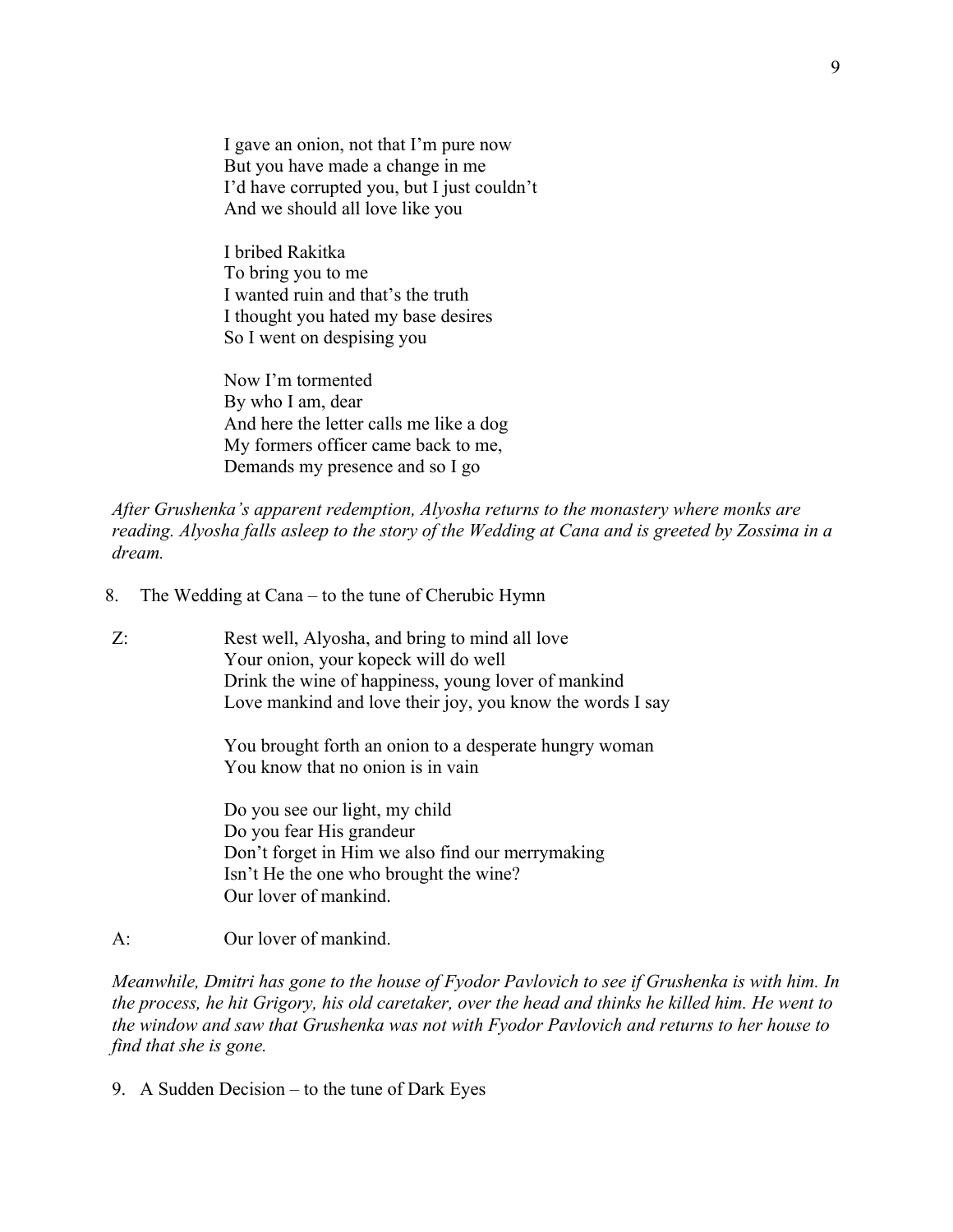| D:      | So have I killed him                                                          |
|---------|-------------------------------------------------------------------------------|
|         | And she's gone now                                                            |
|         | I killed Grigory                                                              |
|         | All for nothing!                                                              |
|         | Thought my father                                                             |
|         | Was the villain                                                               |
|         | Now this officer                                                              |
|         | Rises up!                                                                     |
|         | How could I forget                                                            |
|         | That he stood behind                                                          |
|         | Ling'ring over all of her actions                                             |
|         | My hands bloodied now                                                         |
|         | It was shed for naught                                                        |
|         | Now in front of me stands a fence                                             |
|         | I'll jump over it                                                             |
|         | I'll remove myself                                                            |
|         | Though I know that you                                                        |
|         | Cannot understand                                                             |
|         | Oh, my pistols now                                                            |
|         | Make it quick                                                                 |
|         |                                                                               |
|         | Now I go to her                                                               |
|         | One last night                                                                |
|         | Now she sees me and                                                           |
|         | Now she holds regret                                                          |
|         | Oh poor Yorick                                                                |
|         | What a night we'll have                                                       |
|         | All carousing                                                                 |
|         | Bring the champagne                                                           |
|         | My 300 should be enough!                                                      |
|         |                                                                               |
| Spoken: | Grusha! I'm here for you! Let's show these polish officers of yours a Russian |
|         | night!                                                                        |
|         |                                                                               |
| G:      | Oh Mitenka                                                                    |
|         | Please don't scare me                                                         |
|         | Please don't talk like this                                                   |
|         | Are you on a spree?                                                           |
|         | But my officer                                                                |
|         | Has insulted me                                                               |
|         | Take me back, Mitya                                                           |
|         | I'm for you, Mitya                                                            |
|         |                                                                               |
| D:      | Then I'll end it now                                                          |
|         | Perfect happiness                                                             |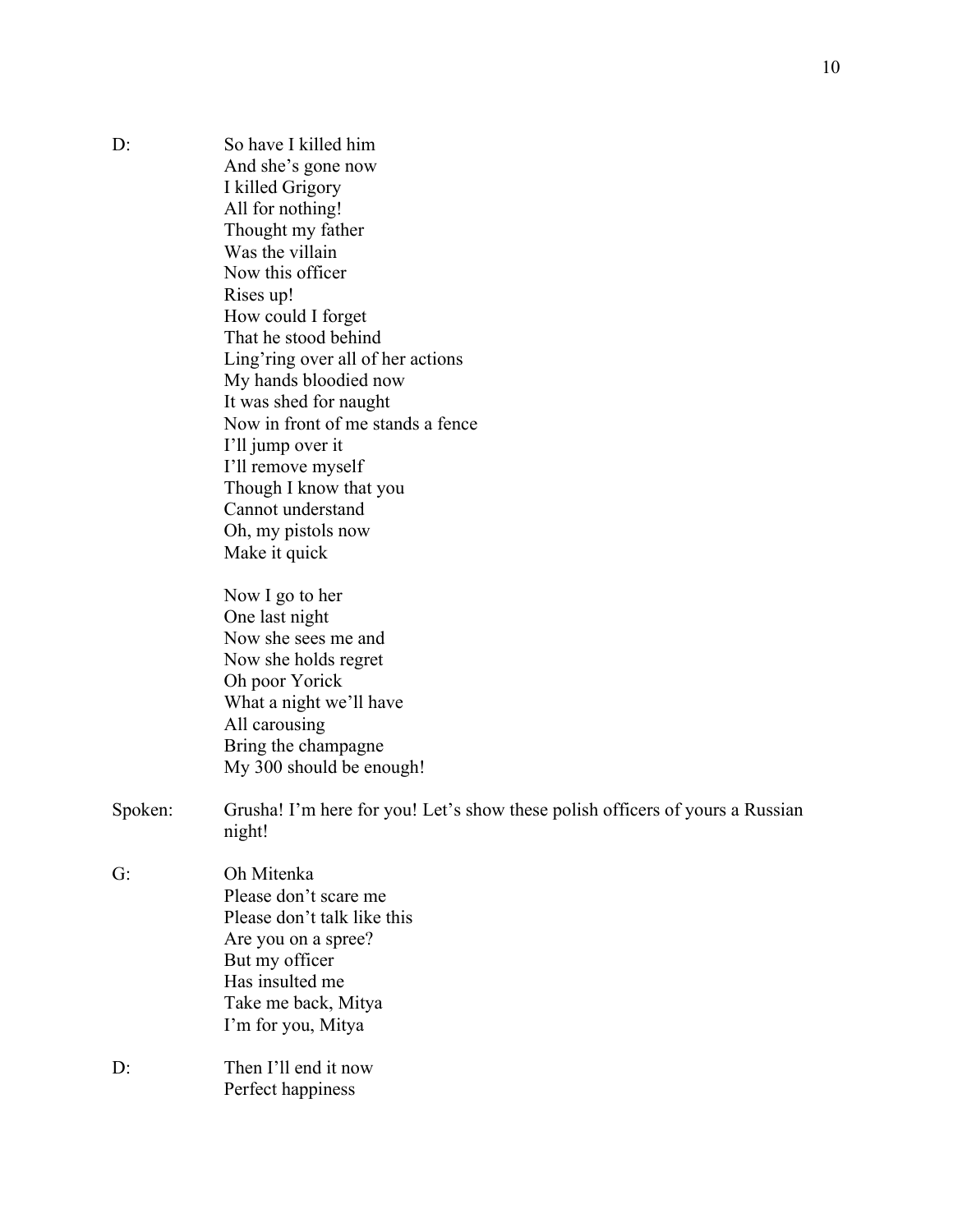|                 | Manic joy found<br>With my lover!         |  |
|-----------------|-------------------------------------------|--|
| G:              | I'm your slave, Mitya<br>Only kiss me now |  |
| $\cdot$ $\cdot$ | You're a burning coal in my heart!        |  |

Police, spoken: we are here with a warrant for the arrest of Dmitri Fyodorovich Karamazov.

*Ilyusha has fallen ill and the schoolboys regret their poor treatment of him. They come to visit him, but he is so poorly that he will clearly die soon. They try to cheer him and hope he will get better.* 

10. Schoolboys – to the tune of What do they learn at school?

| All: | We learn how to write our letters           |
|------|---------------------------------------------|
|      | How they make up all our words              |
|      | When we study, when we study, when we study |
|      |                                             |

We subtract and multiply We learn that we should not lie When we study, when we study, when we study X2

How does 2 multiply 4? What are all our stories for? When we study, when we study, when we study

And we learn to love good books All good manners and good looks When we study, when we study, when we study X2

We learn how to treat our friends As a means unto an end When we study, when we study, when we study

And our fathers' legacies Are passed down to you and me As we study, as we study, as we study X2

Ilyusha: I want no sentimental words When you say them it's absurd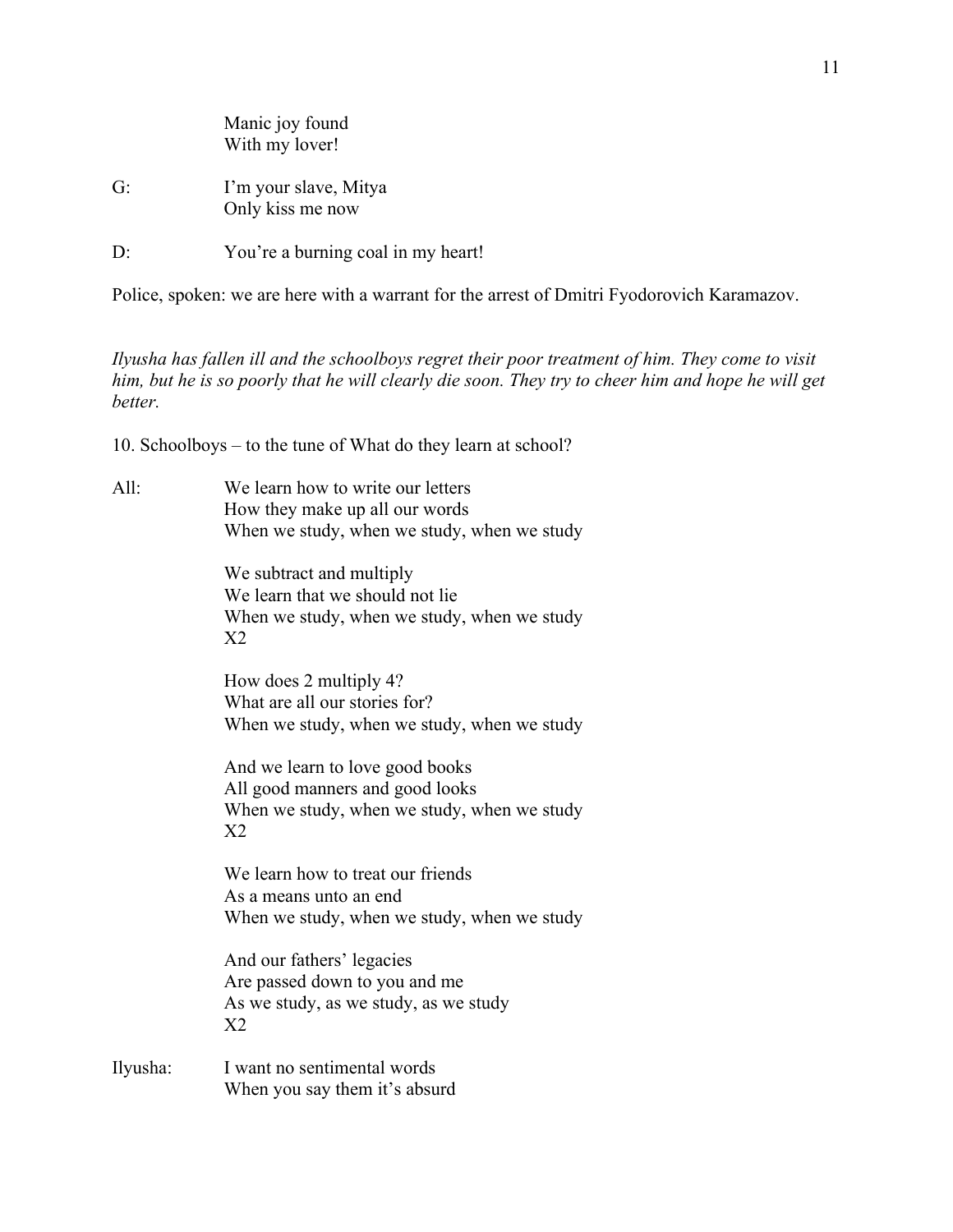|        | At my bedside, at my bedside, at my bedside                                         |
|--------|-------------------------------------------------------------------------------------|
| Kolya: | Well, a dog we've brought to you<br>And a little cannon too                         |
|        | At your bedside, at your bedside, at your bedside                                   |
|        | All your friends have come to you                                                   |
|        | We regret that we've been cruel                                                     |
|        | When we study, when we study, when we study                                         |
| All:   | Yes, your friends have come to you                                                  |
|        | Trusting you'll be better soon<br>And we'll study, and we'll study, and we'll study |
|        |                                                                                     |

*Ivan goes to Smerdyakov to try to gain some understanding about the death of his father after Dmitri insists on his innocence. Smerdyakov gradually and irritatingly reveals the truth.* 

11. The Visit to Smerdyakov – to the tune of Moscow Nights

| S:             | You had left town<br>Left our old man to rot<br>At least that was the impression I got from you<br>When you left you gave me<br>Your own implicit permission<br>To do that which you and Mitya<br>Both desired to be done to that buffoon<br>Our father!               |
|----------------|------------------------------------------------------------------------------------------------------------------------------------------------------------------------------------------------------------------------------------------------------------------------|
| $\mathbf{I}$ : | So you did it?                                                                                                                                                                                                                                                         |
| S:             | You truly did not suspect a single thing?<br>Well here are the roubles<br>The loathsome subject of far too much family strife<br>But someone said to me that without God all is permitted                                                                              |
| $\mathbf{I}$ : | That was me                                                                                                                                                                                                                                                            |
| S:             | Yes you, so you did it by extension<br>It's what you wanted<br>The end of all your thought<br>I shammed a fit<br>I feigned much pain<br>And then, good sir, I did it<br>But you knew and you did nothing<br>You gave me these ideas<br>So the guilt for this parricide |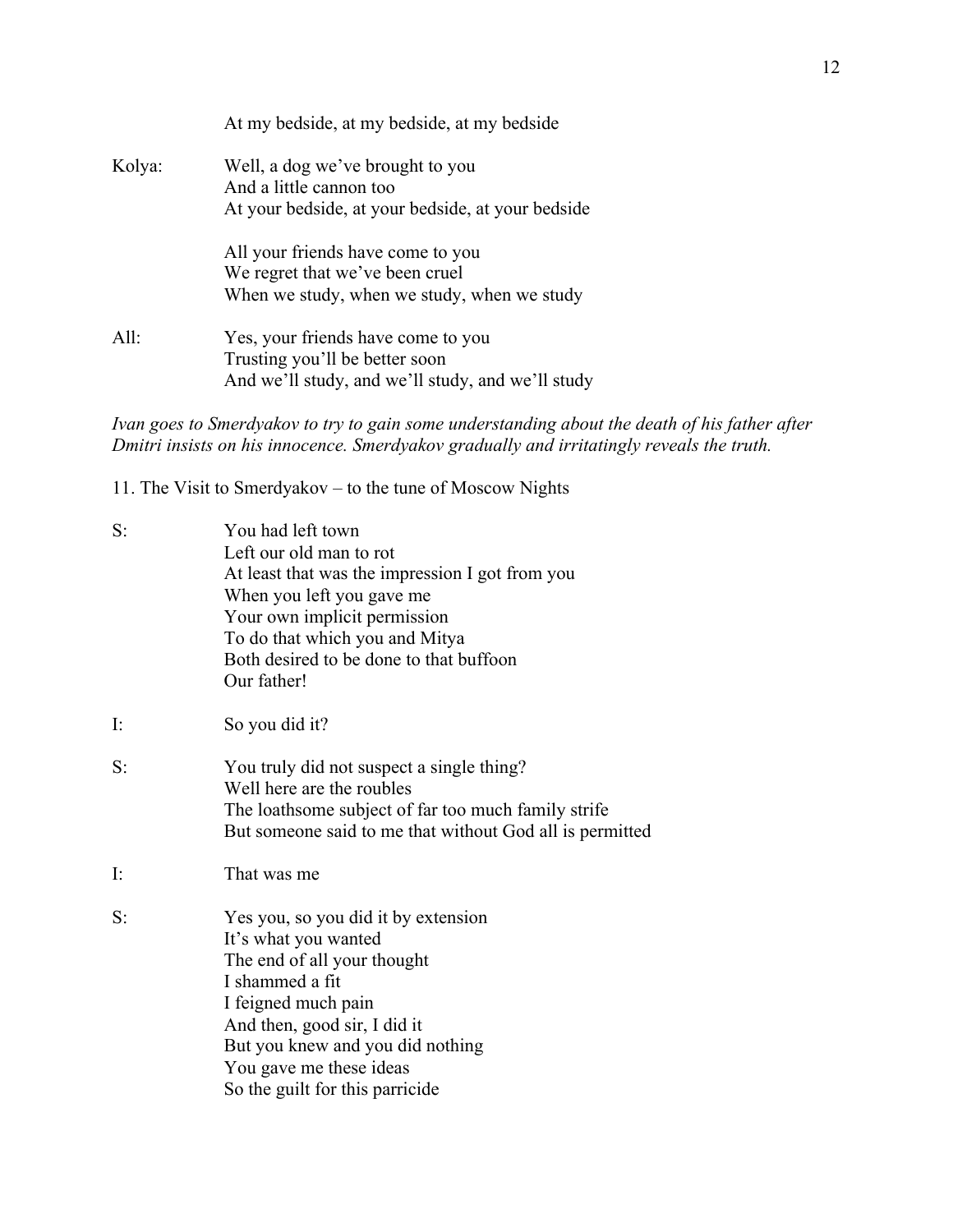Falls On You I: Oh the guilt is all on me S: Take the money

*Ivan breaks down due to his own perceived guilt.* 

12. The Devil – to the tune of Tili Tili Bom (the devil character is voiced by Ivan)

De: No thunder and no lightning No scorched wings come with me All that's great and beautiful is far too much to ask me

> What, no welcome words? Don't say you don't believe! All hosannahs, no critique Makes a boring story So I'm here With you Aren't I?

(No, you can't be, you're in my mind! My illness! A hallucination!)

I know of a legend I think that you will like A man rejected conscience, laws, Faith and future life When his time Came to him he said "This goes against my convictions" *Hell! Against his convictions!*

We gave him a sentence A quadrillion kilometers Walk and then you will find your new Life and your redemption

He laid there on the ground Claimed it was on principle He laid there for a billion years Then got up and started walking He arrived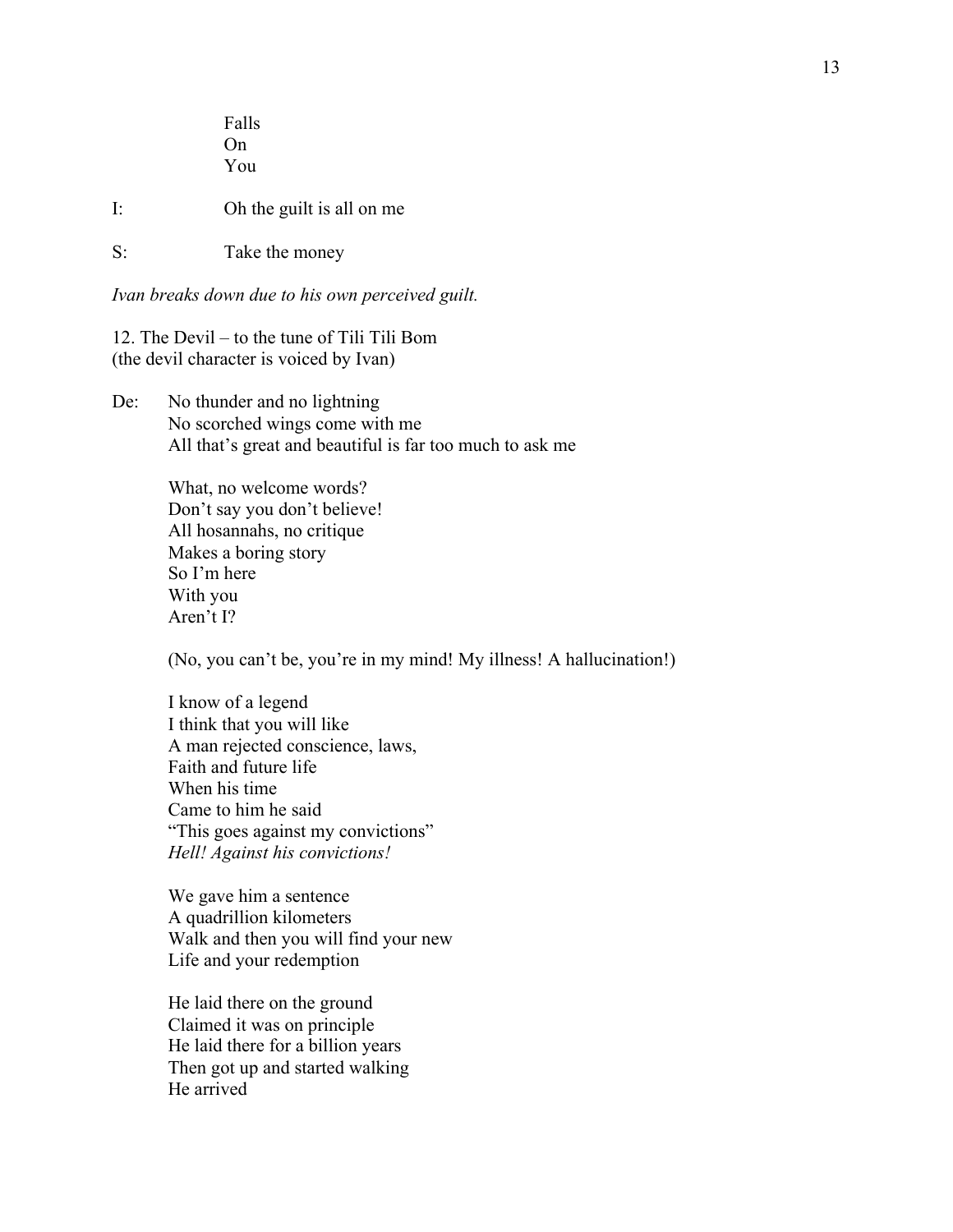And he gave an Oversweet Hosannah

- I: Now you've played your hand That story, I wrote it! I was 17 and it was boring then too
- De: You say don't believe? But with how you deny me So much vigor, so intense There's at least a small part I had to plant The smallest seed Bouncing Between

I know that you believe You lose your faith and find it I know you and how you work My goals have been achieved now

Now hurry, your brother is at the door

*Following his breakdown, Ivan rushes to the court room where Dmitri is being tried, insisting on his own guilt.*

## 13. A Sudden Catastrophe – to the tune of Kalinka

| Judge:         | Ivan Fyodorovich, are you well?                                                                                                                                                                                 |
|----------------|-----------------------------------------------------------------------------------------------------------------------------------------------------------------------------------------------------------------|
| I:             | I am well enough to speakit's nothing specialI will or I won't                                                                                                                                                  |
| J:             | Please, speak clearly                                                                                                                                                                                           |
| $\mathbf{I}$ : | Oh clarity?<br>Here's clarity<br>300 roubles there<br>From Smerdyakov<br>He did the crime<br>But I won't stop just there<br>I gave the thought<br>To him and so<br>The guilt remains on me<br>I have no witness |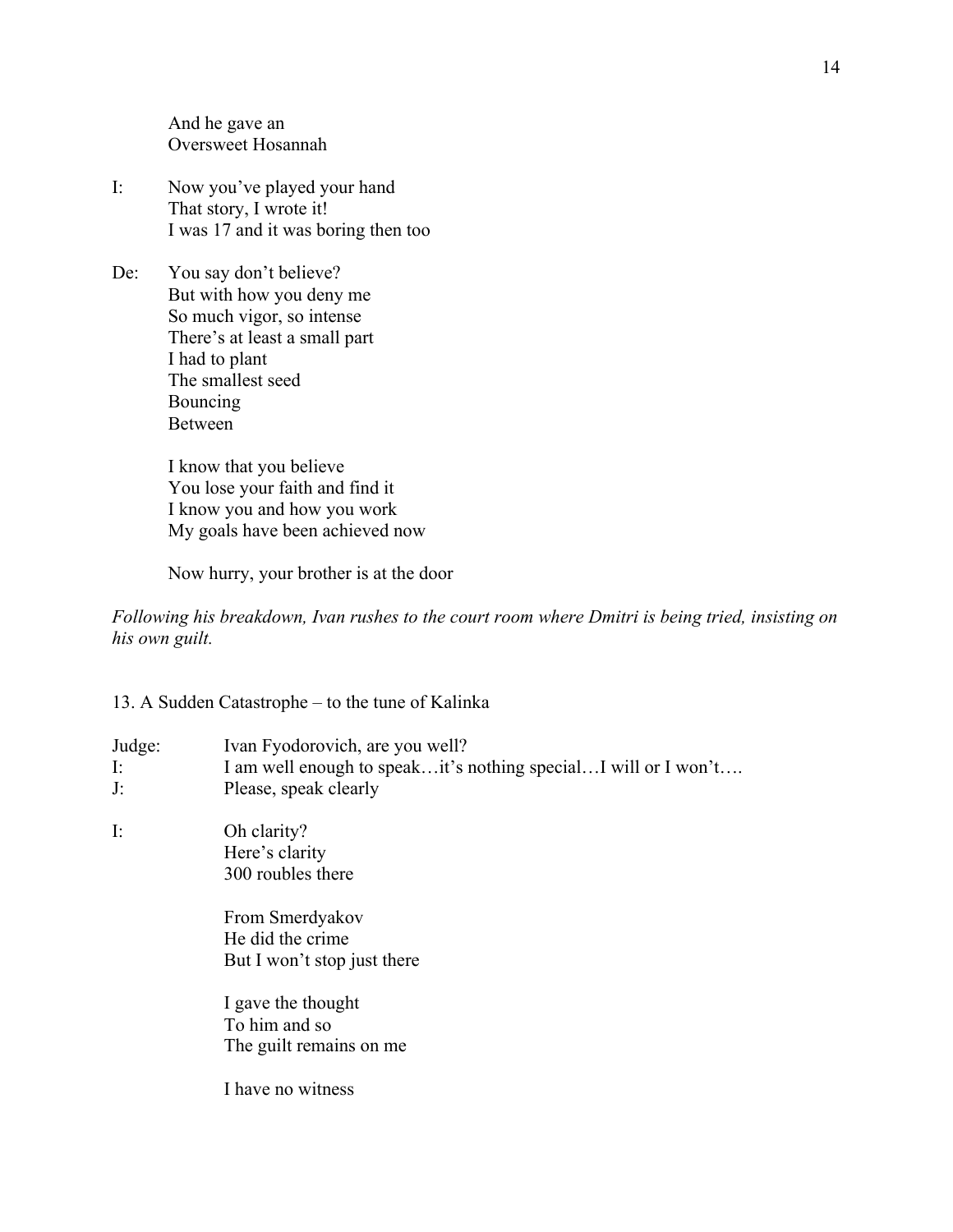That you'll take But trust me, I speak truly

He's got a tail My witness does A wretched paltry devil

I'm sure he's here With evidence Underneath the table

- K (spoken): Wait! I have one more piece of evidence to present. A letter! He swears to kill his father! He wrote to me! Ivan is simply ill. Utterly delirious. Send him home. Mitya is the killer. He owed me money and killed Fyodor Pavlovich to pay me back, but felt such shame that he squandered that too. Ivan knew!! His conscience is so deep he could not keep it in. He has been tormented for days. He tried to convince me it was his own fault with this same Smerdyakov story but it's not so! It was Mitya! Ivan did it all to save the monster!!! (breaking down into hysterics)
- G: Do you see what she's done?? Your serpent has destroyed you.

*Dmitri is declared guilty despite Ivan's insistence. Smerdyakov, the true criminal, has killed himself. Katya and Alyosha convene and she tells him of the plan to save Mitya and begs him not to tell.* 

14. Plans to Save Mitya – to the tune of Mother's Lullaby

K: regardless of what the people decide Our Mitya has to escape He's left money Help in case of this My Ivan agreed to help

> We'll send him and his Grushenka To America to be free Please don't tell a soul A future that we four can see

*Alyosha goes to the funeral of Ilyusha and shares final thoughts with the young schoolboys.* 

15. Ilyusha's Funeral – to the tune of Red Sarafan

N: Cross him, kiss him, bless him Bury him beneath his stone No, take him to the churchyard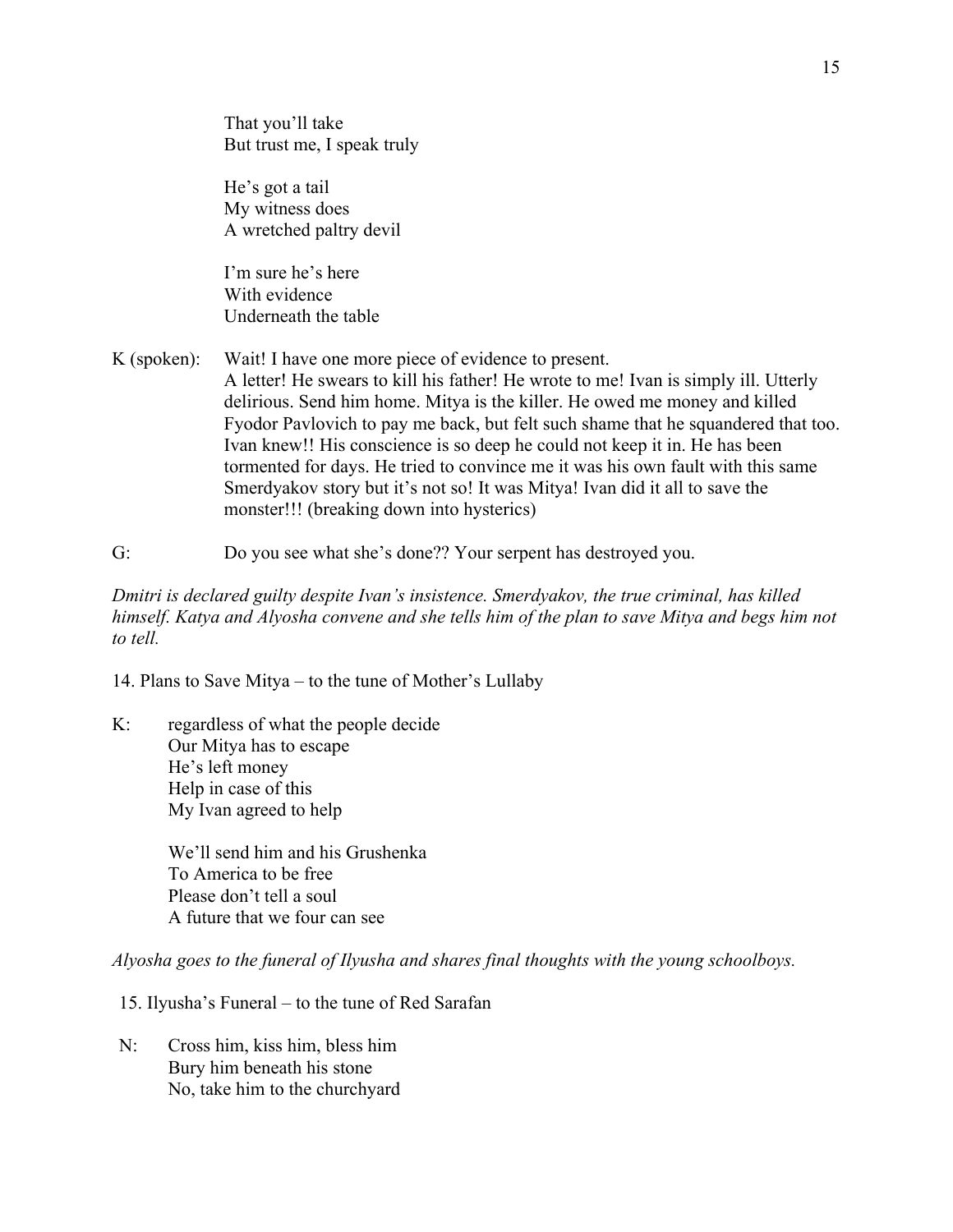Don't let him rest alone Scatter the breadcrumbs To honor his wishes Bring the birds to him Don't let him rest alone

Shed your tears Let candles fall And set them back upright Sing over him A song of love Don't let him rest alone Bring the birds to him Don't let him rest alone

- A: I wish to resurrect him But know it can't be so We'll stay here with his family Don't let them grieve alone
- K: we'll go with them to dinner Go into their home Share our grief and mealtime Don't let them grieve alone
- A: Grief followed by pancakes A quite unnatural sight But here we are with our faith Dictating that it's right

But I must go away soon I pray, don't turn to rot Be kind, be honest, don't forget I promise I will not Remember our Ilyusha Keep your heart toward good Keep Ilyusha eternal Don't let him rest alone

K: And we'll see him someday When heaven comes here And now for Karamazov We offer up three cheers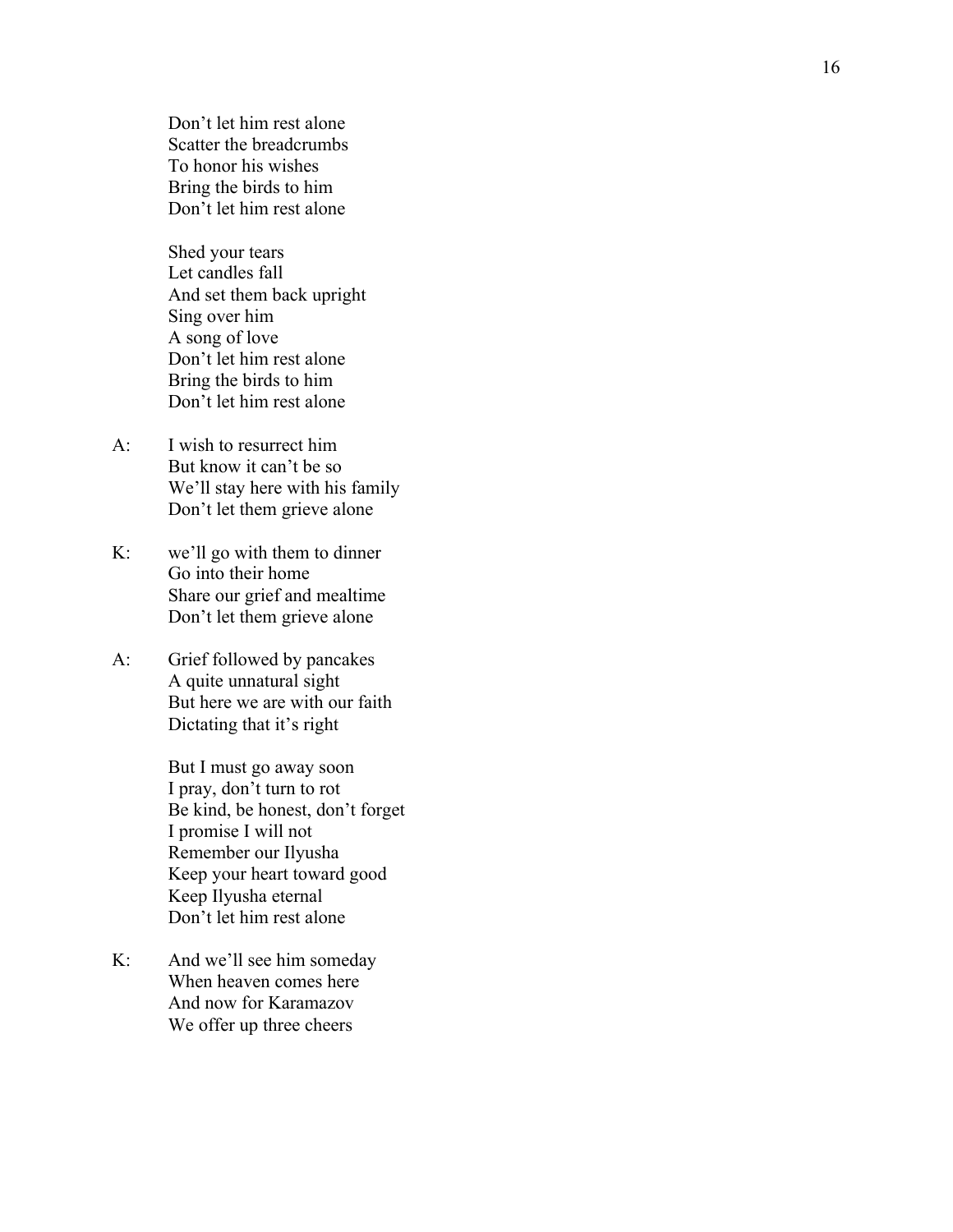Instrumentals

- 1. "Kalinka." uploaded by Vincenzo Anatolj, 24 August 2016, www.youtube.com/watch?v=FA3vgP9e2ug.
- 2. "Long Live Tsar Peter," Songs of the Cossacks, 1989, https://tinyurl.com/tsarpeterthegreat.
- 3. "Гимны Надежды 3 Хвалите имя Господне (минус) (Praise the Name of God)." Uploaded 31 July 2021, www.youtube.com/watch?v=cejgW\_lKqJc.
- 4. "Russian Folk Troika (Balalaika)." Uploaded by Barbara Kornas, 6 March 2011, www.youtube.com/watch?v=tyBQ\_EHEpqI.
- 5. "Караоке Русские Песни Ямщик не гони лошадей Karaoke (Coachman, Hold the Horses)." Uploaded by Alex, 6 March 2014, www.youtube.com/watch?v=A\_ZrhB0XUw0.
- 6. "Cherubic Hymn (Instrumental) / Херувимская песнь (Инструментальная)." Uploaded by Goodmusic TV, 2 August 2018, www.youtube.com/watch?v=Ob8tf7YtZ-g.
- 7. "Дорогой длинною (Long Road)." Uploaded by Creative studio Kagura, 9 May 2014, www.youtube.com/watch?v=cTXYcFBeQP8.
- 8. "Cherubic Hymn (Instrumental) / Херувимская песнь (Инструментальная)." Uploaded by Goodmusic TV, 2 August 2018, www.youtube.com/watch?v=Ob8tf7YtZ-g.
- 9. "Dark Eyes (Instrumental)." Uploaded by Sony Classical, 21 May 2015, www.youtube.com/watch?v=Ddi8IaTtXeA.
- 10. ""Чему учат в школе" караоке | PIANO\_KARAOKE НОТЫ & MIDI | "Буквы разные писать..."" Uploaded by MnogoNotka.com, 1 September 2018, www.youtube.com/watch?v=enOqeL1UA0k.
- 11. "Moscow Nights (Instrumental)." Uploaded by Özgür Özsoy, 19 August 2012, www.youtube.com/watch?v=LWKcceVzFaI.